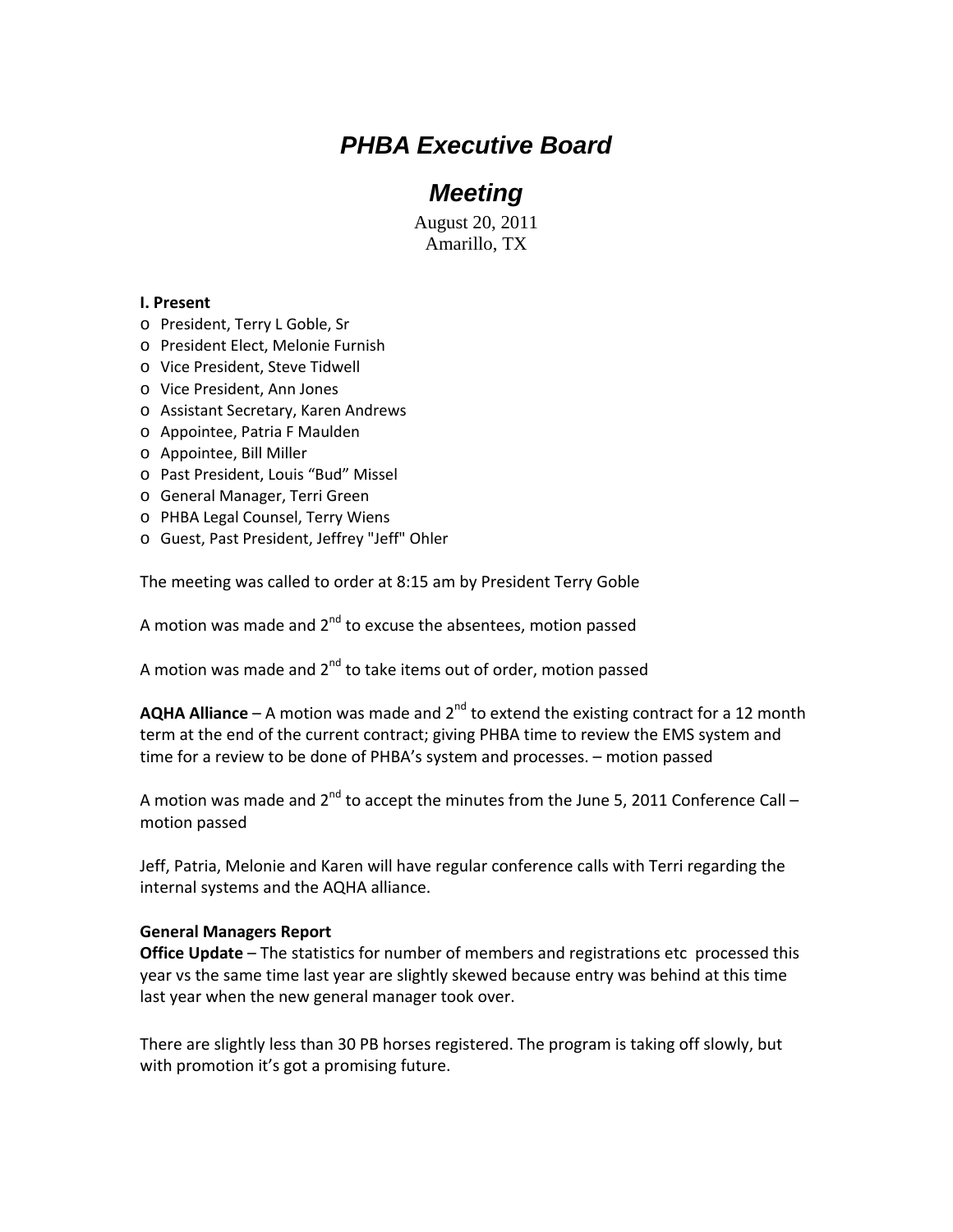The office is up to date with show results, memberships, registrations, etc.

There's a plan in place to provide more education for show secretaries in hopes to eliminate errors on show results. A proposal to require all show secretaries to participate in at least one educational conference call or webex.

A motion was made and  $2^{nd}$  that the performance classes that do not count toward the ROM requirement to show Performance Halter are Showmanship, Parade, Longe Line and Hunter in Hand. – motion passed (This should be added to the show rules section of the Handbook to clarify what classes do and don't count toward the qualification to show Performance halter. )

**Office Staff** – Tina Beal is now the accounting person in the office. There is an open receptionist position. Suggestions were made to look at the local colleges for interns and possibly making the position part time.

**2012 Convention** – Amarillo, Ambassador Hotel proposal was given, but it was difficult and expensive to get there – Nashville is booked for NCAA in March of 2012 – Memphis was proposed; St. Louis was another proposal. Terri will get prices from Memphis and St. Louis.

**2012 Handbook** – the editing is almost done and Terri will send a proofing copy out to the list that Terry and Melonie will provide. The target date for printing the Handbook is by the end of October.

**World Show Recap/Overview** – A comparison of horses and entries from 2010 to 2011 showed a drop in both across the board. A combination of weather, economy, show management issues and PHBA issues were given as reasons for the drop. Since we can't control the weather or the economy, time was spent discussing how we could improve public perception of the show through show management and PHBA improvements. Suggestions were made to make sure show staff is assigned responsibilities that fit their skills and personality better.

A discussion of errors made on Judge's score sheets, specifically errors in addition of scores, ensued. The investigation pointed out that the head ring steward is responsible for checking the scores and communicating back to the judge. The handbook indicates that show management is responsible for checking and replacing classes, if necessary. It also indicates that ultimately the PHBA office is responsible for accurate results and handling corrections after the show.

A motion was made and  $2^{nd}$  to purchase a second world show trophy, correct the results and notify the exhibitors of the accurate placing's with apologies for the mistake – motion passed.

It was also requested that a letter go out to the judges, ccing the judges committee, educating them on their responsibility to check the score cards before signing.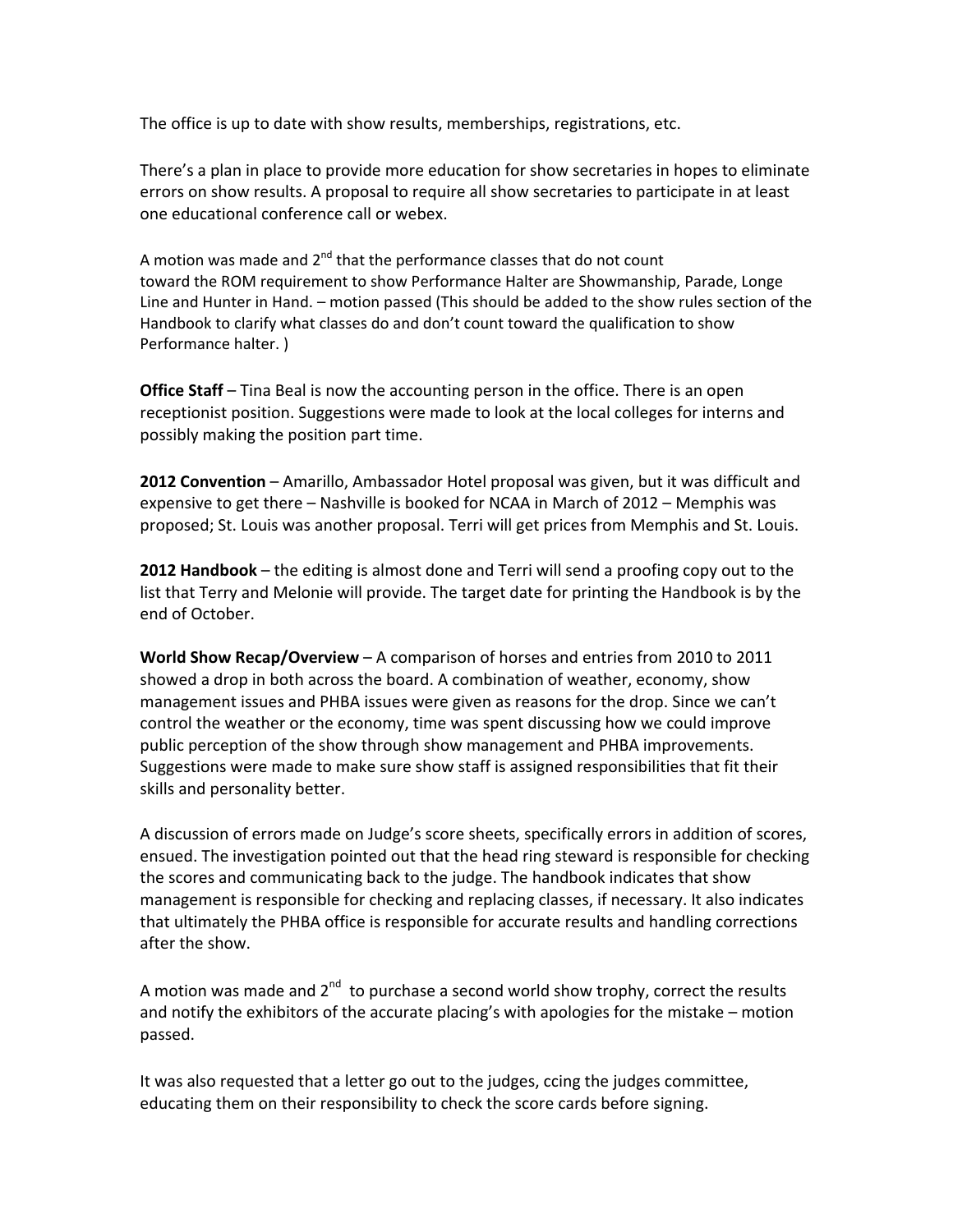Credit requests from the world show were discussed

A motion was made and  $2^{nd}$  to clarify the refund/credit policy to be no refunds under any circumstances, but they can apply for a credit to be used at the world show the following year. – motion passed

A motion was made and  $2^{nd}$  to accept the Jarrell Jackson request for credit due to a rider injury. – motion passed

A motion was made and  $2^{nd}$  for the general manager to handle the other requests for credit by the rules for refunds/credit clarified by the Executive Board. – motion passed

After discussion of the limited pool of judges available for the World Show PHBA, President directed the board to take the recommended list of 2012 world show judges home and come back with suggestions.

A motion was made and  $2^{nd}$  to appoint Brad Gibby, judge's education director for PHBA.  $$ motion passed. Steve asked to be tasked to work with Brad to develop the program.

A motion was made and  $2^{nd}$  to being as/400 up to date with maintenance – motion passed.

### **New Business**

a. Enforcement of PHBA Rule #3061 – A motion was made and  $2^{nd}$  to approve Terri's request to begin to enforce the fees for errors in show results submissions by keeping track of errors by apa and sending notice to both the show secretary and APA president and after notice and education, if errors continue, assessing the fee. – motion passed

b. Whistle Stop Ranch Breeding Donation to the PHBA Youth - A motion was made and 2<sup>nd</sup> to accept the offer pending review of the specifics of said offer; to compose a letter thanking them for the offer; get a copy of the breeding contract to review and make sure there's a clear picture of what is included and to task Heather and Sabrina with planning how to promote and execute sale of the breeding. – motion passed

c. Doug Carter Letter – A motion was made and  $2^{nd}$  to accept the letter – motion passed.

d. Roundtable discussion on failing show numbers and youth participation – A regional program was discussed again. Patria will submit a formal proposal for a regional program. A motion was made and  $2<sup>nd</sup>$  that each APA be allowed to have one double pointed circuit in 2012. – motion passed

A motion was made and 2nd to make the top 5 in color at the world show the equivalent of a class a win for a supreme championship – motion passed

A directive was given to the financial staff that Youth money is to be shown in a separate line.